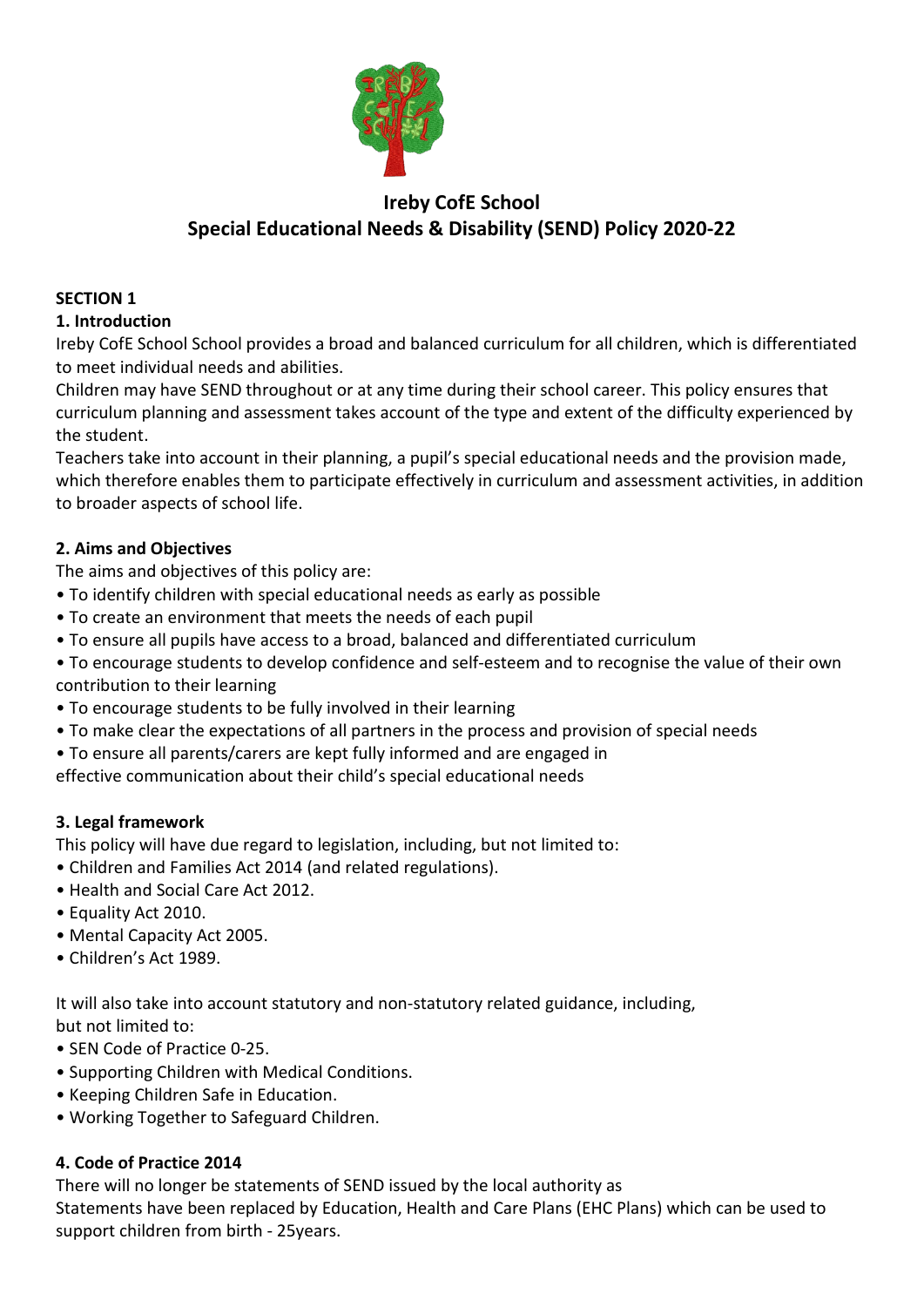School Action and School Action Plus have been replaced by one school based category of need known as 'Special Education Needs Support' (SENS).

## **5. Definitions**

The law states that a child has a special educational need if he / she has a:

• Significantly greater difficulty in learning than the majority of others of the same age.

• Disability or health condition which prevents or hinders them from making use of educational facilities of a kind generally provided for others of the same age in mainstream schools or mainstream post-16 institutions.

## The **2014 Code of Practice** says that:

'A person has SEN if they have a learning difficulty or disability which calls for special educational provision to be made for him or her. At compulsory school age this means he or she has a significantly greater difficulty in learning than the majority of others the same age, or, has a disability which prevents or hinders him or her from making use of facilities of a kind generally provided for others of the same age in mainstream schools.'

## **6. Areas of special educational need**

At Ireby CofE School we make provision for pupils with the following 4 kinds of need:

- Communication and interaction.
- Cognition and learning.
- Social, mental and emotional health.
- Sensory and / or physical

## **7. Roles & Responsibilities**

At Ireby CofE School provision for students with SEND is the responsibility of all members of staff.

The Key Stage 2 Teacher is the SEND Co-ordinator (SENDco) and is responsible for the day-to-day operation of the SEN policy. The main duties are:-

- Overseeing the day-to-day operation of the school's SEND policy.
- Co-ordinating provision for children with special educational needs.
- Liaising with and advising fellow teachers.
- Overseeing the records of all children with special educational needs.
- Liaising with parents of children with special educational needs.
- Contributing to the in-service training of staff.

• Liaising with external agencies including the LEA's support and educational psychology services, health and Social Services, and voluntary bodies.

The Head teacher is responsible for staffing and staff management in co-operation with Learning Support Services.

## **8. Identification**

Children with SEND are identified by one of three assessments routes which are all part of the overall approach to monitoring progress of all pupils:

The progress of every child is monitored termly at progress meetings. Where children are identified as not making sufficient progress, discussion take place between the Head Teacher-SENDCo / Class Teacher and a plan of action is agreed.

Class teachers are continually aware of children's learning. If they observe a child that is making less than expected progress, given their age and individual circumstances, they will seek to identify a cause.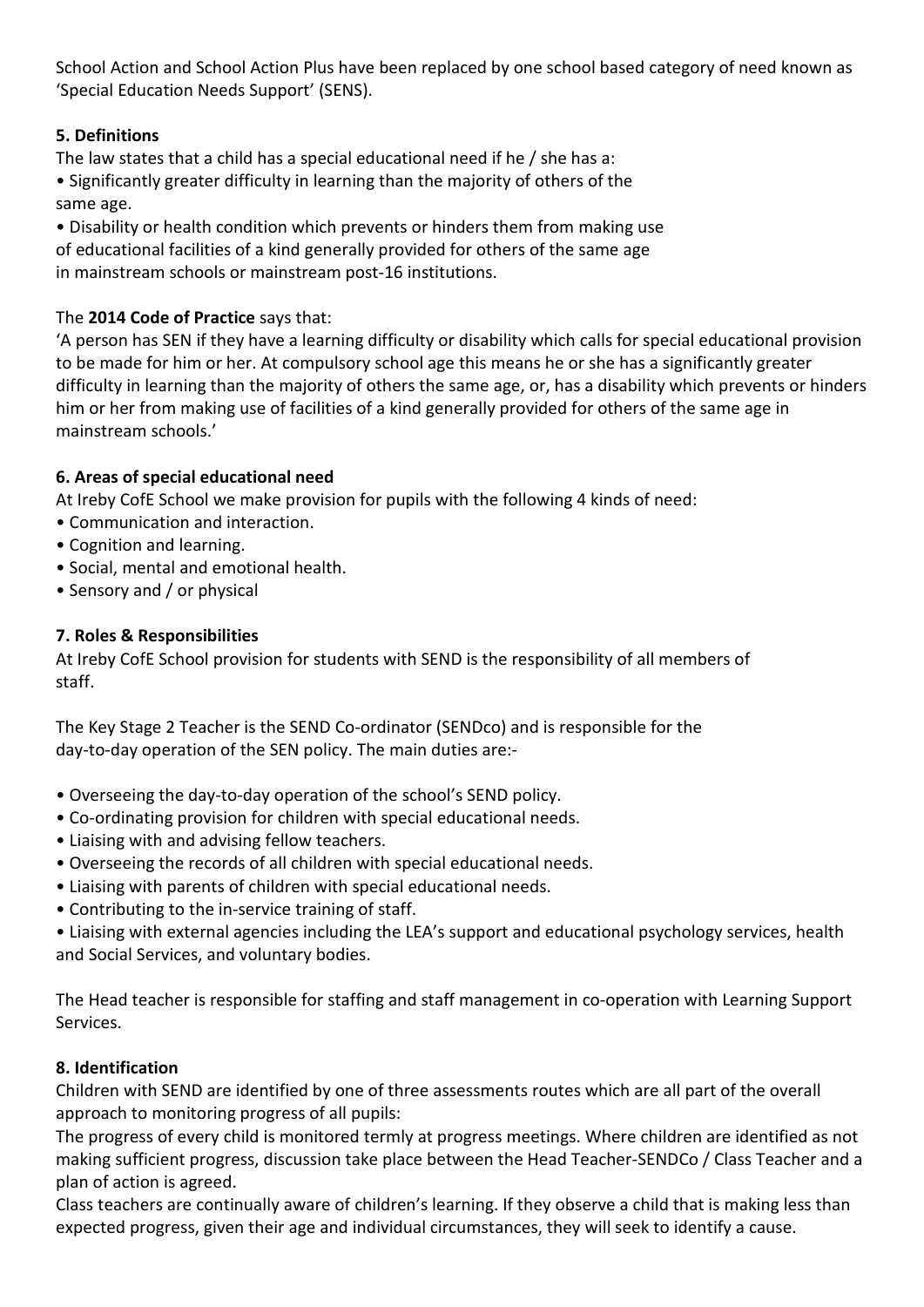This can be characterised by progress which:

- 1. Is significantly slower than that of their peers starting for the same baseline.
- 2. Fails to match or better the child's previous rate of progress.
- 3. Fails to close the attainment gap between the child and their peers.

Although the school can identify special educational needs, and make provision to meet those needs, we do not offer diagnoses. Parents are advised to contact their GP if they think their child may have ASC or ADHD or other disability.

#### **9. Working with Parents and Children**

We aim to have good and informative relationships with all of our parents. If a child is experiencing difficulties, parents will be informed either at parents meetings or during informal meetings to discuss the child's progress. It should not come as a surprise to a parent to learn that their child is being identified as requiring SENS.

Once a child has been identified as having SEND, the class teacher will invite the parents to a meeting to:

- Formally let them know that their child is being placed at SENS
- Discuss assessments that have been completed
- Agree a plan and provision for the next term.

This is part of the graduated approach cycle of 'Assess, Plan, Do, Review 'required in the Code of Practice.

Depending on their age, and their interest, the child may be invited to attend all or part of the meeting. Records are kept of these meetings and copies are available to parents. Thereafter, parents and children are invited to a meeting at least twice a year to review progress made, set targets and agree provision for the next term. In the summer term, there is an annual review of the child's progress.

## **10. Recording Information for Children at SENS (SEN support)**

Once a child has been identified as needing SENS the following paperwork is completed:

• At least twice a year, an Individual Education Plan is produced and/or reviewed. The plan records specific and challenging targets for the child to achieve, together with the personalised provision (which may be 1- 1 or in a small group) put in place to enable the child to achieve these targets.

• The teacher or teaching assistant records a short comment about progress made towards each of the targets for the review.

## **11. Moving to an EHCP (Education, Health and Care Plan)**

If a child fails to make progress, in spite of high quality, targeted support at SENS, we may apply for the child to be assessed for an EHC Plan.

## **Generally, we apply for an EHC Plan if:**

- The child is Looked After and therefore additionally vulnerable
- The child has a disability which is lifelong and which means that they will always need support to learn effectively
- The child's achievements are so far below their peers that we think it likely that the child may at some point benefit from special school provision.

Having a diagnosis (e.g. of ASD, ADHD or dyslexia) does not mean that a child needs an EHC Plan.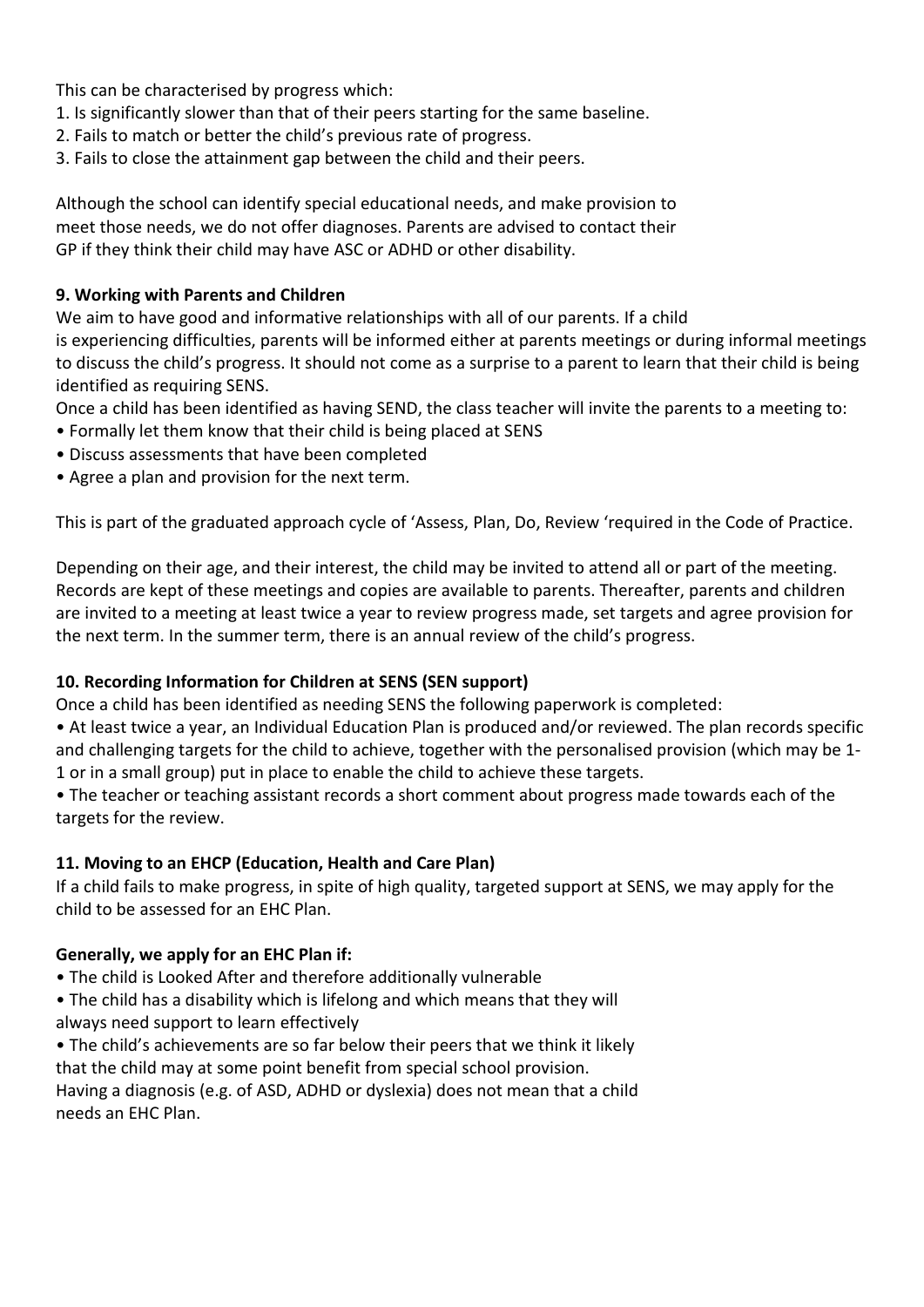If the application for an EHC Plan is successful, a member of the Local Authority will call a meeting for parents, the child and the school together with any health or social care professionals who are involved with the family. The meeting will record the child's strengths as well as the barriers they face. Following the meeting, the LA will produce the EHC Plan which will record the decisions made at the meeting.

## **12. Teaching and Learning**

We believe that all children learn best with the rest of their class. Our aim is for all children to be working independently, in class, to achieve their potential. Children with SEND are entitled to be taught by their teacher, not always by a TA. Teachers aim to spend time each day working with all children with SEND, individually or as part of a group.

The school has a range of interventions available which are listed and costed on a provision map.

When considering an intervention, we look first at the child's profile of learning in order that we can select the intervention which is best matched to the child.

Targets for children at SENS are deliberately challenging in the attempt to close the attainment gap between the children and their peers. Interventions are often crucial in closing these gaps, so are monitored closely by both the class teacher, who monitors progress towards the targets during the intervention, and by the SENDCo who monitors overall progress after the intervention. The SENDCo monitors interventions to identify 'what works'.

## **13. Adaptations to the Curriculum Teaching and Learning Environment**

Ireby CofE School Primary School is disability friendly . We generally find that no additional adaptations to the building are necessary for children with physical disabilities. Other adaptations to the physical environment will be made, as appropriate, to accommodate children with sensory disabilities. All of our classrooms are inclusion-friendly: we aim to teach in a way that will support children with tendencies towards dyslexia, dyspraxia, ASC etc by ensuring classrooms are uncluttered and tidy at all times. This is good practice to support all children but is vital for those with specific sensory difficulties. All of our children access the full National Curriculum, and we recognise achievement and expertise in all curricular areas. As part of normal class differentiation, curriculum content and ideas can be simplified and made more accessible by using visual, tactile and concrete resources.

## **14. Access to extra-curricular activities**

All of our children have equal access to lunchtime and after school clubs which develop engagement with the wider curriculum. Where necessary, we make accommodation and adaptation to meet the physical and learning needs of our children. Class trips are part of our curriculum and we aim for all children to benefit from them. No child is excluded from a trip because of SEND or medical needs.

## **15. Transfer/Transition Arrangements**

We understand how difficult it is for children and parents as they move into a new class or a new school and will do what we can, according to the individual needs of the child, to make transitions between classes, as smooth as possible. This may include for example:

• Additional meetings for the parents and child with the new teacher

• Additional visits to the classroom environment in order to familiarise children with their new environment

## **16. Transition to Secondary School**

Enhanced transition arrangements are tailored to meet individual needs. Transition reviews for Year 6 pupils are held, where possible, in the Summer Term of Year 5 or the Autumn term of Year 6. The secondary school SENCo is invited to Annual Reviews and other review meetings. Additional transition arrangements may be made at these reviews e.g. extra visits, travel training etc.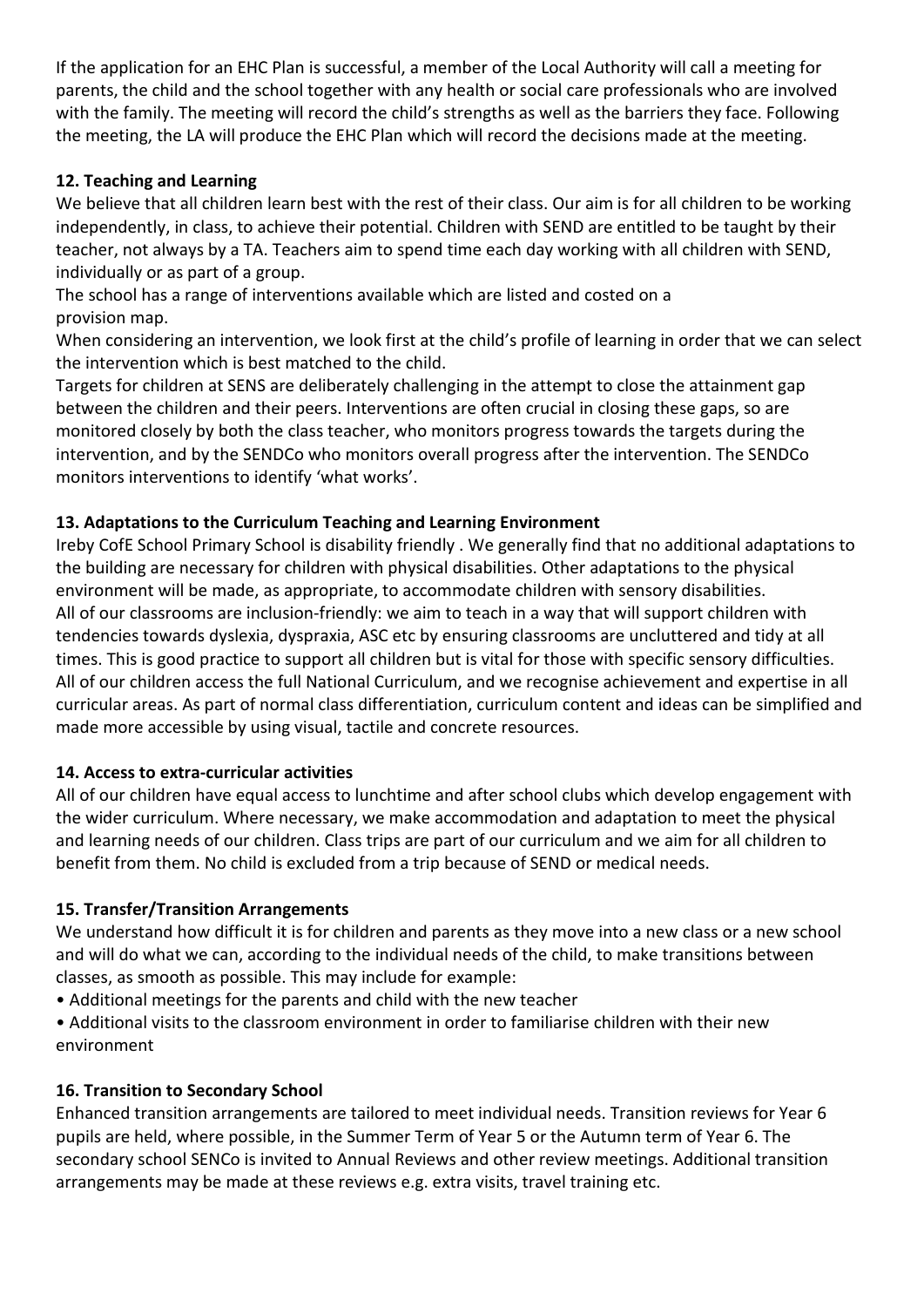#### **17. Governors**

It is the statutory duty of the Governing Body to ensure that the school follows its responsibilities to meet the needs of children with SEND following the requirements of the Code of Practice 2014.

There is a Governor with particular responsibility for SEND.

#### **18. Complaints Procedure**

The school's complaint procedures are set out in the school prospectus. Under the SEN and Disability Act 2014 parents can request the services of an independent disagreement resolution. The SENCo will provide more information about this upon request.

#### **19. Cumbria's Local Offer**

The purpose of the local offer is to enable parents and young people to see more clearly what services are available in their area and how to access them. It includes provisions from birth to 25, across education, health and social care. Cumbria's Local Offer is available from the website; <http://search3.openobjects.com/kb5/cumbria/fsd/home.page>

#### **20. Confidentiality**

Ireby CofE School School will not disclose any EHC plan without the consent of the pupil's parents with the exception of disclosure:

• To the SEN and Disability Tribunal when parents appeals and to the

Secretary of State if a complaint is made under the Education Act 1996.

- On the order of any court for the purpose of any criminal proceedings.
- For the purposes of investigations of maladministration under the Local Government Act 1974.
- To enable any authority to perform duties arising from the Disabled

Persons (Services, Consultation and Representation) Act 1986 or from the Children Act relating to safeguarding and promoting the welfare of children.

• To Ofsted inspection teams as part of their inspections of schools and local authorities.

• To any person in connection with the pupil's application for disabled students allowance in advance of taking up a place in higher education.